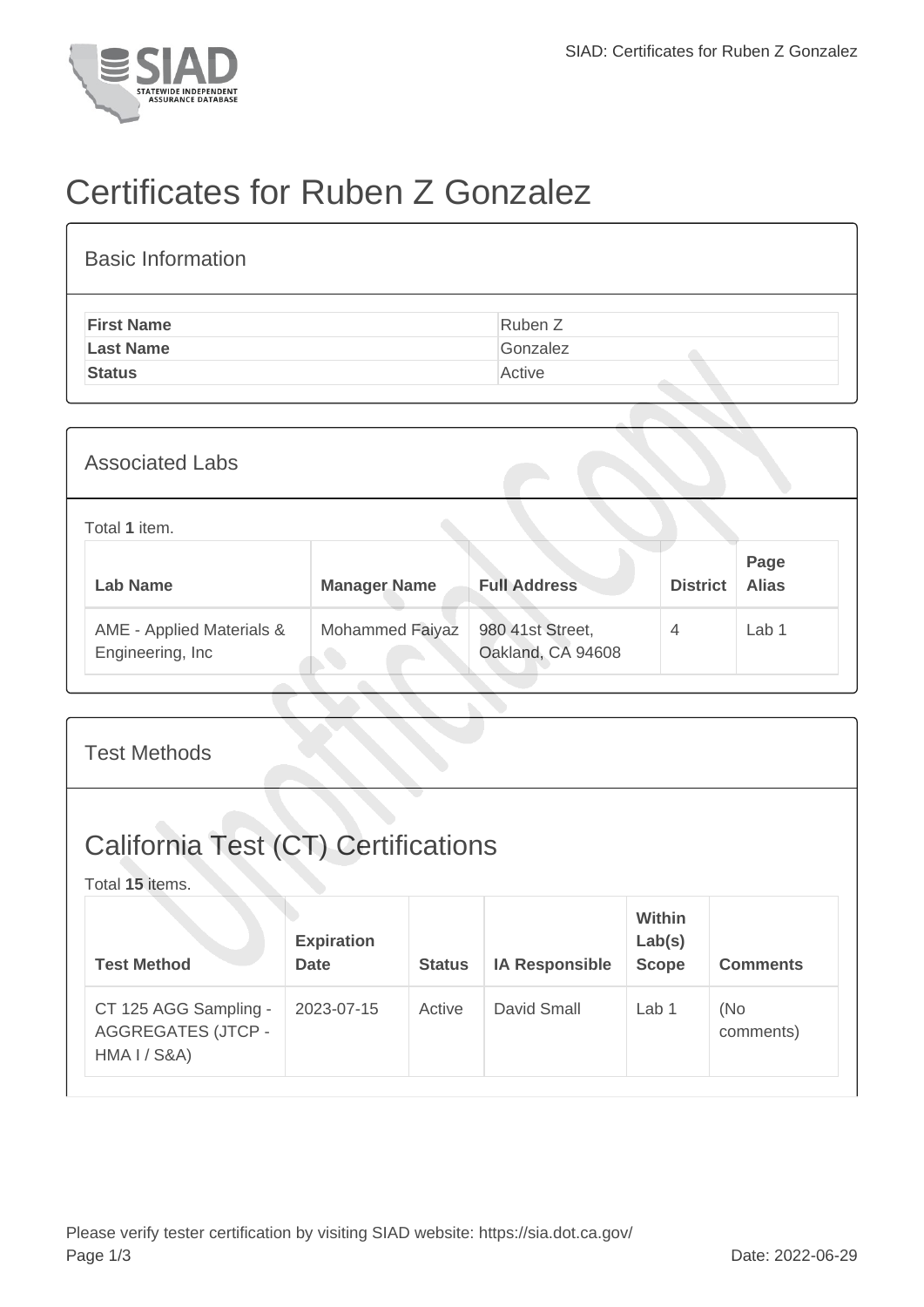

| <b>Test Method</b>                                                                 | <b>Expiration</b><br><b>Date</b> | <b>Status</b> | <b>IA Responsible</b> | Within<br>Lab(s)<br><b>Scope</b> | <b>Comments</b>   |
|------------------------------------------------------------------------------------|----------------------------------|---------------|-----------------------|----------------------------------|-------------------|
| CT 125 BIT Sampling -<br><b>BITUMINOUS</b>                                         | 2023-07-15                       | Active        | <b>David Small</b>    | Lab <sub>1</sub>                 | (No<br>comments)  |
| CT 125 GEN Sampling -<br><b>GENERAL</b>                                            | 2023-07-15                       | Active        | David Small           | Lab <sub>1</sub>                 | (No)<br>comments) |
| CT 125 HMA Sampling -<br>HMA (JTCP - HMA I)                                        | 2023-07-15                       | Active        | David Small           | Lab <sub>1</sub>                 | (No<br>comments)  |
| CT 216 Relative<br>Compaction - Soils and<br>Aggregates (JTCP -<br><b>S&amp;A)</b> | 2017-08-13                       | Expired       | David Small           | Lab <sub>1</sub>                 | (No)<br>comments) |
| CT 231 Relative<br>Compaction - Nuclear<br>Gage                                    | 2023-07-15                       | Active        | <b>David Small</b>    | Lab <sub>1</sub>                 | (No<br>comments)  |
| CT 375 AC Density by<br>Nuclear Gage                                               | 2023-07-15                       | Active        | David Small           | Lab <sub>1</sub>                 | (No)<br>comments) |
| CT 504 Air Content of<br>PCC - Pressure Method<br>(JTCP - PCC)                     | 2024-10-12                       | Active        | Shaya<br>Meisamifard  | Lab <sub>1</sub>                 | (No<br>comments)  |
| CT 518 Unit Weight -<br>PCC (JTCP - PCC)                                           | 2024-10-12                       | Active        | Shaya<br>Meisamifard  | Lab <sub>1</sub>                 | (No<br>comments)  |
| CT 533 Ball Penetration<br>- PCC                                                   | 2017-08-13                       | Expired       | David Small           | Lab 1                            | (No<br>comments)  |
| CT 539 Sampling Fresh<br>Concrete (JTCP - PCC)                                     | 2024-10-12                       | Active        | Shaya<br>Meisamifard  | Lab 1                            | (No<br>comments)  |